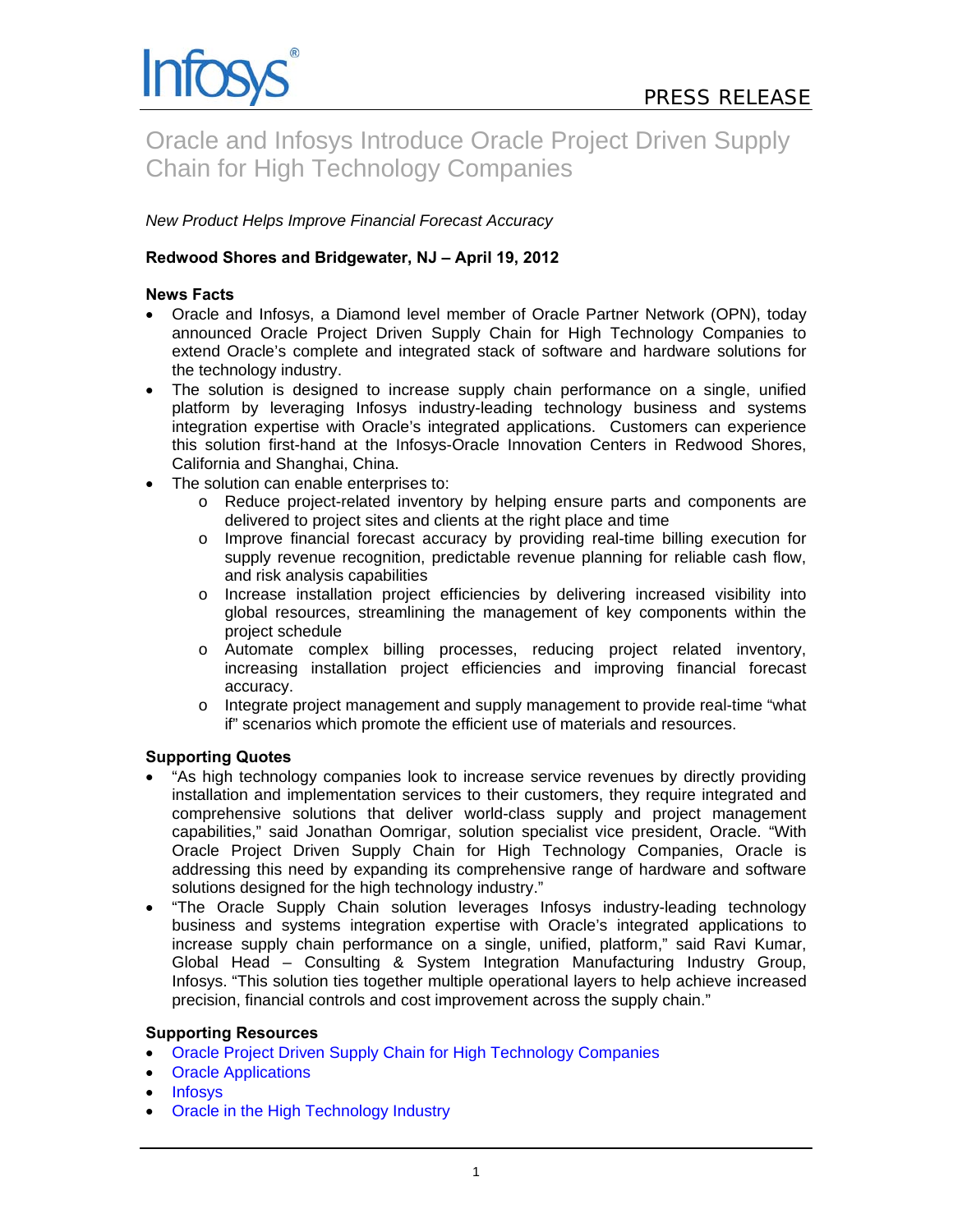



#### [Oracle PartnerNetwork](http://www.oracle.com/partners/index.html)

### **About Oracle Applications**

Over 65,000 customers worldwide rely on Oracle's complete, open and integrated enterprise applications to achieve superior results. Oracle provides a secure path for customers to benefit from the latest technology advances that improve the customer software experience and drive better business performance. Oracle Applications Unlimited is Oracle's commitment to customer choice through continuous investment and innovation in current applications offerings. Oracle's next-generation Fusion Applications build upon that commitment, and are designed to work with and evolve Oracle's Applications Unlimited offerings. Oracle's lifetime support policy helps ensure customers will continue to have a choice in upgrade paths, based on their enterprise needs. For more information on the latest Oracle Applications releases go to: www.oracle.com/applications.

### **About Oracle**

Oracle engineers hardware and software to work together in the cloud and in your data center. For more information about Oracle (NASDAQ:ORCL), visit www.oracle.com.

### **About Infosys**

Many of the world's most successful organizations rely on the 150,000 people of Infosys to deliver measurable business value. Infosys provides business consulting, technology, engineering and outsourcing services to help clients in over 30 countries build tomorrow's enterprise. For more information about Infosys (NASDAQ: INFY), visit www.infosys.com

### **Safe Harbor**

Certain statements in this release concerning our future growth prospects are forwardlooking statements, which involve a number of risks and uncertainties that could cause actual results to differ materially from those in such forward-looking statements. The risks and uncertainties relating to these statements include, but are not limited to, risks and uncertainties regarding fluctuations in earnings, fluctuations in foreign exchange rates, our ability to manage growth, intense competition in IT services including those factors which may affect our cost advantage, wage increases in India, our ability to attract and retain highly skilled professionals, time and cost overruns on fixed-price, fixed-time frame contracts, client concentration, restrictions on immigration, industry segment concentration, our ability to manage our international operations, reduced demand for technology in our key focus areas, disruptions in telecommunication networks or system failures, our ability to successfully complete and integrate potential acquisitions, liability for damages on our service contracts, the success of the companies in which Infosys has made strategic investments, withdrawal or expiration of governmental fiscal incentives, political instability and regional conflicts, legal restrictions on raising capital or acquiring companies outside India, and unauthorized use of our intellectual property and general economic conditions affecting our industry. Additional risks that could affect our future operating results are more fully described in our United States Securities and Exchange Commission filings including our Annual Report on Form 20-F for the fiscal year ended March 31, 2011 and on Form 6-K for the quarter ended June 30, 2011 September 30, 2011 and December 31, 2011.These filings are available at www.sec.gov. Infosys may, from time to time, make additional written and oral forwardlooking statements, including statements contained in the company's filings with the Securities and Exchange Commission and our reports to shareholders. The company does not undertake to update any forward-looking statements that may be made from time to time by or on behalf of the company.